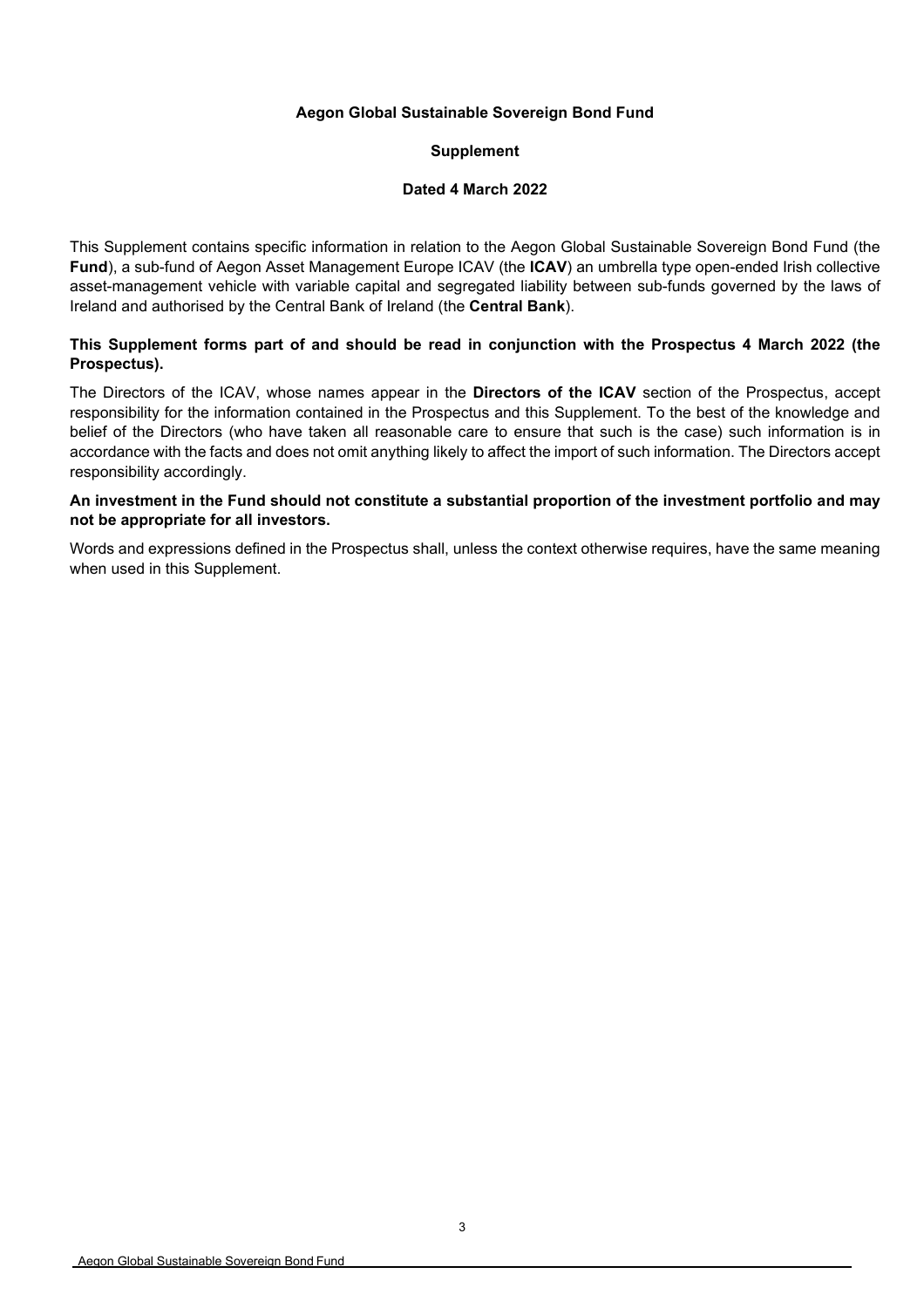# **TABLE OF CONTENTS**

| 1.              |  |
|-----------------|--|
| 2.              |  |
| 3.              |  |
| 4.              |  |
| 5.              |  |
| 6.              |  |
| 7.              |  |
| 8.              |  |
| 9.              |  |
| 10 <sub>1</sub> |  |
| 11.             |  |
| 12.             |  |
| 13.             |  |
|                 |  |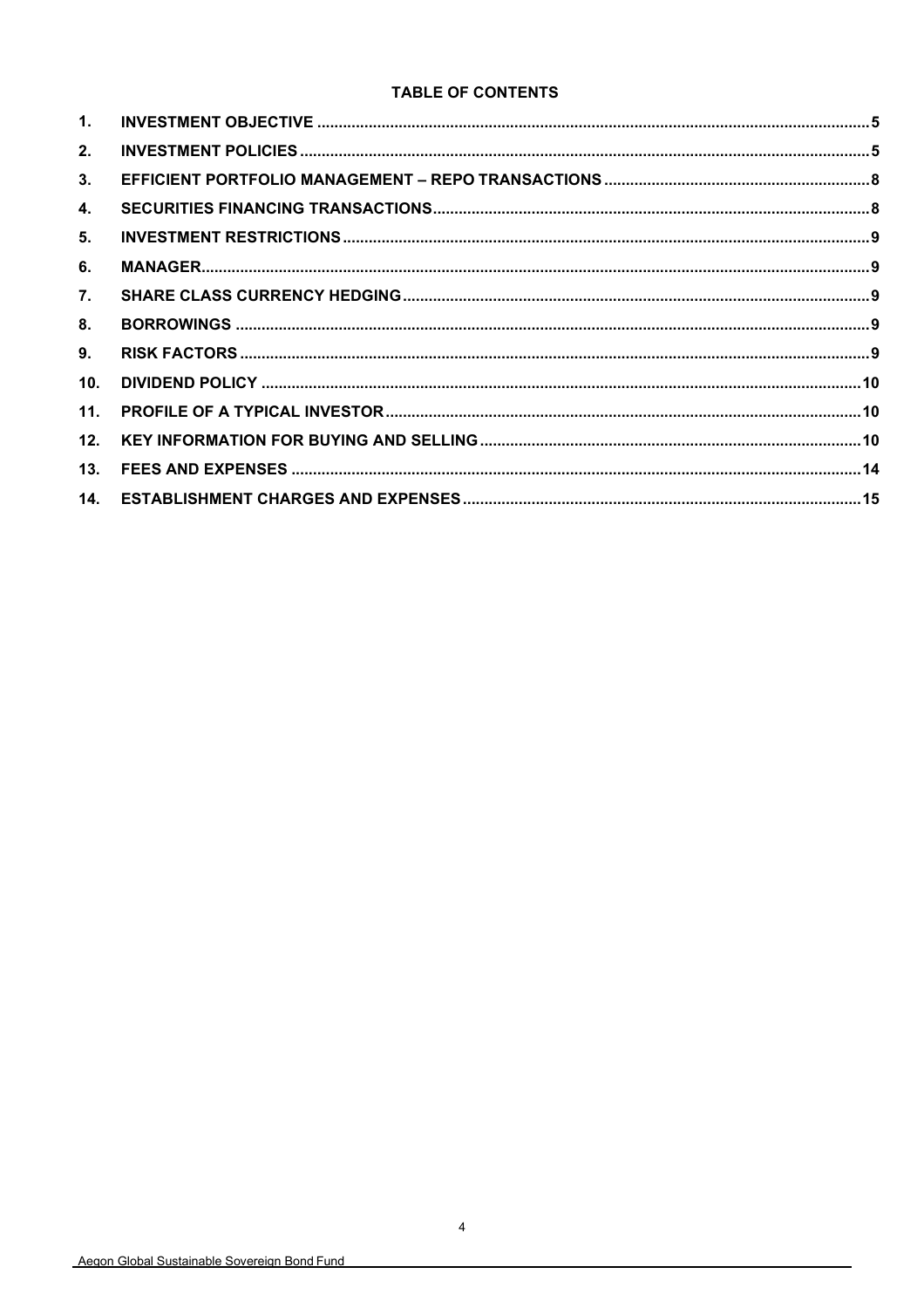### <span id="page-2-0"></span>1. **INVESTMENT OBJECTIVE**

The investment objective of the Fund is to invest in financially strong sovereign countries that contribute to the improvements in sustainability targets as defined by the UN Sustainable Development Goals (the "**UN SDGs**") which can be accessed and viewed at the following website: [https://sdgs.un.org/goals.](https://sdgs.un.org/goals)

### <span id="page-2-1"></span>2. **INVESTMENT POLICIES**

The Fund is actively managed and will seek to achieve its investment objective by investing at least 67% of its net assets directly or indirectly, in investment grade bonds such as government bonds issued by developed and emerging countries. The reminder will be invested in liquid assets such as cash and liquid assets (described below). The Manager aims to add value by investing in financially strong countries that contribute to the improvements in sustainability targets as defined by the UN SDGs.

The Fund may invest in government bonds from developed and emerging market countries and in liquid assets such as cash and/or cash-like securities (such as, money market instruments like treasury bills, commercial paper and certificates of deposit). The Fund may hold the following financial derivative instruments ("**FDI"**), interest rate futures, forward currency contracts, currency swaps, credit default swaps ("**CDS**") and fixed income futures.

Securities will be selected taking into account UN SDG parameters, Environmental, Social and Governance ("**ESG**") risk materiality and credit risk materiality. Credit risk materiality refers broadly to the potential losses that the Fund may incur due to a deterioration in the creditworthiness of an issuer. Specifically, the Fund will be subject to credit spread risk, downgrade risk and default risk. Credit spread risk refers to the volatility that an investment may experience after changes in its perception of creditworthiness by market participants. Downgrade risk occurs when a financial rating agency lowers the financial rating of an issuer. Default risk relates to the inability of an issuer to repay its financial obligations. ESG risk materiality refers to the potential losses that the Fund may incur due to the realization of risks related to ESG characteristics of an investment. Negative developments in ESG aspects could ultimately mean a deterioration in the creditworthiness of an issuer that may result in credit spread risk, downgrade risk or default risk.

The Fund will be broadly diversified by issuer. The allocation ranges (the amount of Net Asset Value of the Fund that will be allocated to such government bonds) are subject to change as the market for bonds evolves. No issuer will represent more than 5% of the Fund's net assets at any time, although this limits is increased to 10% for issuers located in countries which are rated AAA, AA+,AA or AA-.

The Fund may hold up to 30% of its net assets in government bonds of emerging markets. The Fund considers an ''emerging market'' ("**Emerging Market**") to be any country in the J.P. Morgan Emerging Markets Bond Index Global Diversified. In considering possible emerging countries in which the Fund may invest, the Manager will place particular emphasis on factors such as economic conditions (including growth trends, inflation rates and trade balances), regulatory and currency controls, accounting standards, and political and social conditions. Within Emerging Market investments, the Fund seeks to participate in the more established markets which the Manager believes provide sufficient liquidity.

All government bonds must, at the time of purchase, be issued by an issuer having a credit rating of at least Baa3 from Moody's, BBB- or higher from Standard & Poor's or Fitch. If a rating limit is breached due to downgrading the status of a bond, those bonds will, in the interest of the Shareholders, be sold as soon as possible, and within a period of no more than 3 months unless the Manager believes it to be in the Shareholders' best interests to retain the holding. During any period where a bond is downgraded to the credit rating below the minimum required rating, the Manager will not engage in purchasing of such downgraded bonds.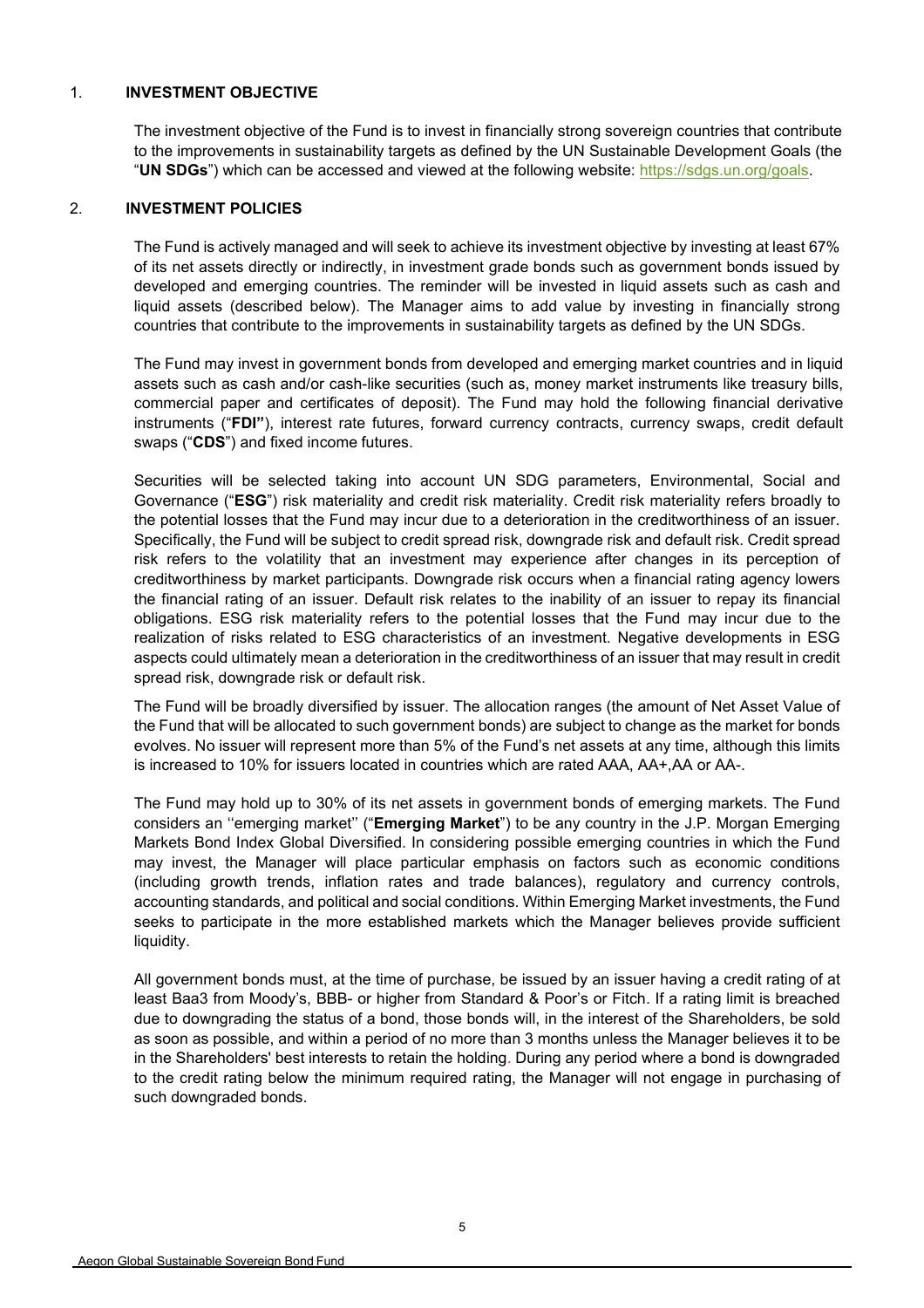Government bonds held will be denominated in hard currencies globally. A hard currency is understood as a currency commonly accepted for international payments. Where non-Euro denominated assets are held, the Manager will seek to hedge the associated currency risk back to Euros. The currency risk is hedged to Euro, using a hedge ratio between 95% and 105% of the relevant non-Euro denominated assets.

The Fund will seek to maintain an average duration (ie, average residual time to maturity of its investments) that is within +/- 1 year of the duration of the ICE BofA Global Government Index, which has an average duration of approximately 8 years. The index is an index of public debt of investment- grade sovereign issuers, issued and denominated in their own domestic market and currency.

### **Investment Process**

Issuer selection is based on a combination of sustainability and fundamental analysis supported by the Manager's proprietary research. The Manager will select sustainable sovereign issuers that are making substantial progress towards achieving the UN SDGs, and whose governments are delivering the promise of a continuation of such trend through progressive policies in a credible manner. The Manager will use a proprietary methodology to classify each country into one of five categories to reflect the strength of a sustainability profile. The categories are:

**Leaders:** The country has already achieved critical UN SDGs and is on track to achieve others. Shows outstanding commitment to increase or maintain their sustainability performance. No sustainability risk or controversial policies.

**Influencers:** The country is on track to achieve some UN SDGs. Shows a clear commitment to sustainability. Very limited sustainability risk and no major controversial policies.

**Improvers:** The country demonstrates an above average performance as compared to its development peers, but still faces significant challenges in terms of UN SDG achievements. Minor sustainability risk, potential controversies with a delivered and credible promise to tackle them.

**Neutral:** The country is not on track to achieve most UN SDGs. It shows no significant improvements in its sustainability performance and seems to have no clear ambition to do so. Average sustainability risk. Controversies need to be monitored.

**Detrimental:** Country not on track to achieve the UN SDGs, with no intention of doing so. Higher sustainability risk, with possible major controversies.

The investment process will follow the stages below.

**Stage one** – Countries will be screened against an exclusion list which excludes countries that are under arms embargoes of the United Nations, the European Union, or the United States of America.

**Stage two** – Countries with insufficient UN SDG data will be excluded from further assessments. The lack of data does not allow the Manager to assess countries' sustainability profile. Therefore, the Manager will not consider those countries in the Fund investment universe.

**Stage three** – Consist of two phases: (i) sustainability analysis; and (ii) fundamental analysis

(i) First phase: sustainability analysis

Countries not excluded for analysis thus far will be assessed on their sustainability profile. The Manager will determine the sustainability assessment of a country based on data and reports published by third parties in order to classify each country into one of the five categories mentioned above. The analysis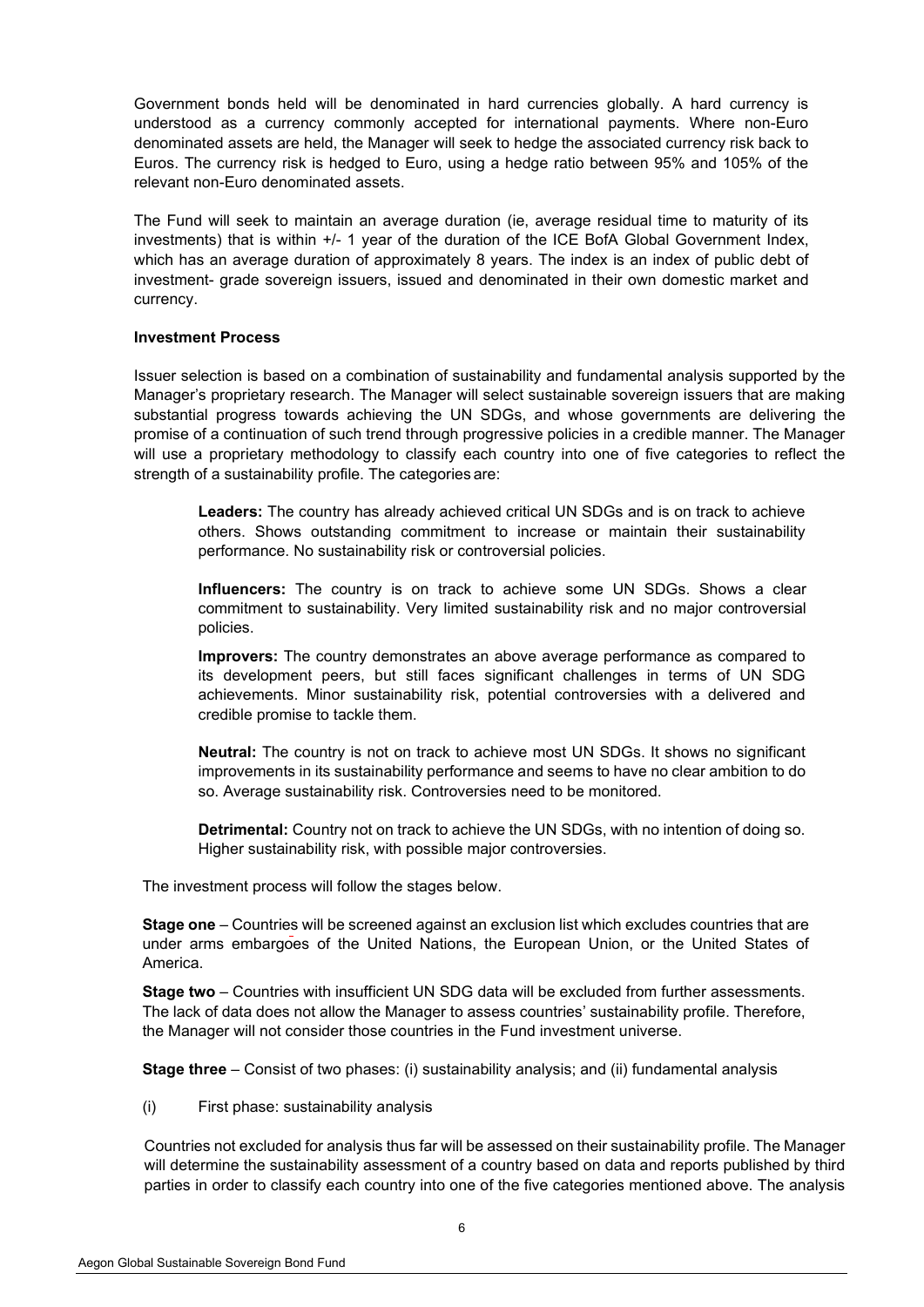will also consider the idiosyncratic aspects of a country as compared to a significant peer group, and its sustainability momentum, which consists of assessing the amount of progress made in the last five years in the different UN SDGs. The Manager will only consider countries in the top three categories (leaders, influencers, and improvers) to be part of the investable universe of the Fund.

### (ii) Second phase: Fundamental analysis

Countries that are deemed as investable after the sustainability analysis will be finally assessed using the quadrant approach. The quadrant describe different aspects of an issuer and are: fundamentals (assessment of economic cycle and monetary policy), valuations (current pricing of its bonds against fair value), qualitative (investor positioning, risk aversion and investor sentiment) and technicals (assessment of other technical factors such as volume analysis and price analysis). Each of the quadrants have an equal 25% weight in the overall strategic score per country. ESG factors are integrated in the analysis, and play an important role in a country's analysis. This ESG analysis is performed at issuer level and takes into account the following ESG factors:

- Environmental: Climate, energy and sustainable consumption;
- Social: Basic needs, peace and freedom and labour protection; and
- Governance: Institutional strength and policy sustainability.

This part of the analysis enables the Manager to anticipate if ESG factors can potentially cause a material impact in the valuation of a country's bond and this is achieved by determining whether a significant deterioration in any of these variables can ultimately lead to a decrease in the creditworthiness of an issuer. Such analysis requires judgment on the part of the Manager as the data does not incorporate a forward looking element and must be put into context, reflecting any unique characteristics of a country.

Based on the above assessment per country, the Manager will construct the final portfolio within the predetermined investment universe of leaders, influencers, and improvers in sustainability.

With the exception of permitted investment in unlisted securities, investments will be made on the Markets listed in Schedule I to the Prospectus.

A maximum of 10% of the Fund's net assets may be invested in units or shares in other collective investment schemes.

# **FDI**

The Fund may invest in FDIs for the purposes of efficient portfolio management ("**EPM**"), subject to the conditions described in the Prospectus. The Fund may also use FDIs for investment purposes or hedging purposes.

In particular, the Fund may use interest rate futures, forwards currency contracts, currency swaps, CDS and fixed income futures, each of which is described in the Prospectus. The underlying assets of these FDIs will be one of the asset classes referred to above in this **Investment Policies** section.

The Fund may hold FDIs and take short positions synthetically via FDIs, based on anticipated changes in credit markets and for managing interest rate risk. For example, short positions may be achieved by selling futures, buying CDS protection (both single name and index) as well as selling forwards. These long and short positions may be over any type of asset described above.

There is no limit on the amount of the assets which may be used for EPM or for investment purposes, subject to the Fund's total exposure limit including leverage (as prescribed by the Central Bank) not exceeding 200% of the Fund's total Net Asset Value.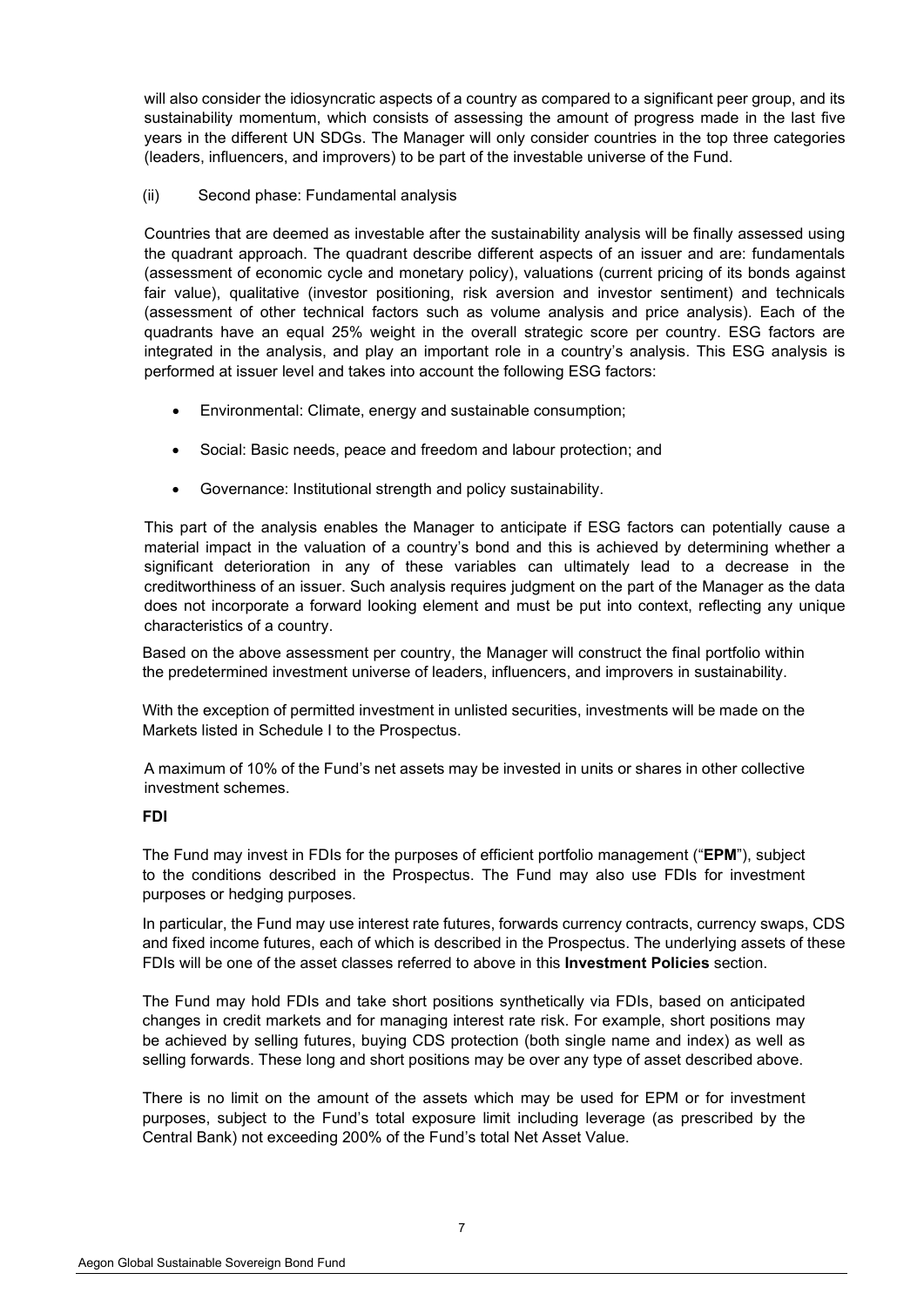Futures will only be used for the purposes of EPM.

The Fund may use currency swaps to cover the risk of the value of a particular currency rising or falling over time. The Fund may also use CDS to take synthetic long or short positions.

The Fund may use FDIs for investment purposes:

- (i) as a substitute for taking a position in an underlying asset;
- (ii) to tailor the Fund's interest rate exposure to the Manager's outlook for interest rates; and/or
- (iii) to control the risk of loss due to issuer default or market movements and to reduce the risk of credit risk with individual holdings by making use of single name CDS.

FDIs may also be used in order to take tactical decisions for short term investments. Single name CDS may be used to gain or reduce the Fund's exposure to credit spreads or a particular security or market for periods of time to be determined by the Manager, either in advance of a longer term allocation or reappraisal of the Fund's commitment to the asset or market in question, or purely on a temporary basis where it is more efficient to use FDIs for this purpose.

The Manager may use single name CDS to manage the Fund's exposure to the market. These instruments may be used to increase, reduce or maintain exposure to the market as a whole or its subcomponents to enhance the Fund's performance or protect downside risk. For example typical positions taken will be based on the Manager's view on sensitivity of prices or sensitivity of spreads to expected changes in both economic and market conditions.

# *Other Information*

The Fund will be able to take long and/or synthetic short positions across the assets described in the investment policy. It is anticipated that the Fund may hold up to 200% of its assets in long positions and up to 100% of its assets in synthetic short positions, provided the aggregate of the long positions and short positions shall not exceed 200%.

The global exposure of the Fund (which will be measured using the commitment approach) will not exceed 100% of Net Asset Value of the Fund.

The collateral management policy is set out in the Prospectus.

# *Use of benchmarks*

The Fund is actively managed and is not constrained by any index other than the J.P. Morgan Emerging Markets Bond Index Global Diversified which is used solely to define emerging markets countries in which the Fund may hold up to 30% of its net assets. The Fund is not designed to track the J.P. Morgan Emerging Markets Bond Index Global Diversified and its performance is expected to deviate materially from that index. As noted above, the ICE BofA Global Government Index will be used as a reference target for the duration of the Fund; the Fund is not designed to track the composition of this index. Benchmarks may be used from time to time as performance comparators and any such use will be disclosed in the Key Investor Information Document for the Fund.

# <span id="page-5-0"></span>3. **EFFICIENT PORTFOLIO MANAGEMENT – REPO TRANSACTIONS**

The ICAV, on behalf of the Fund, may enter into repurchase and reverse repurchase agreements ("**repo transactions**") for the purposes of efficient portfolio management in accordance with the conditions set out in the Prospectus and the investment restrictions, conditions and limits laid down by the Central Bank.

# <span id="page-5-1"></span>4. **SECURITIES FINANCING TRANSACTIONS**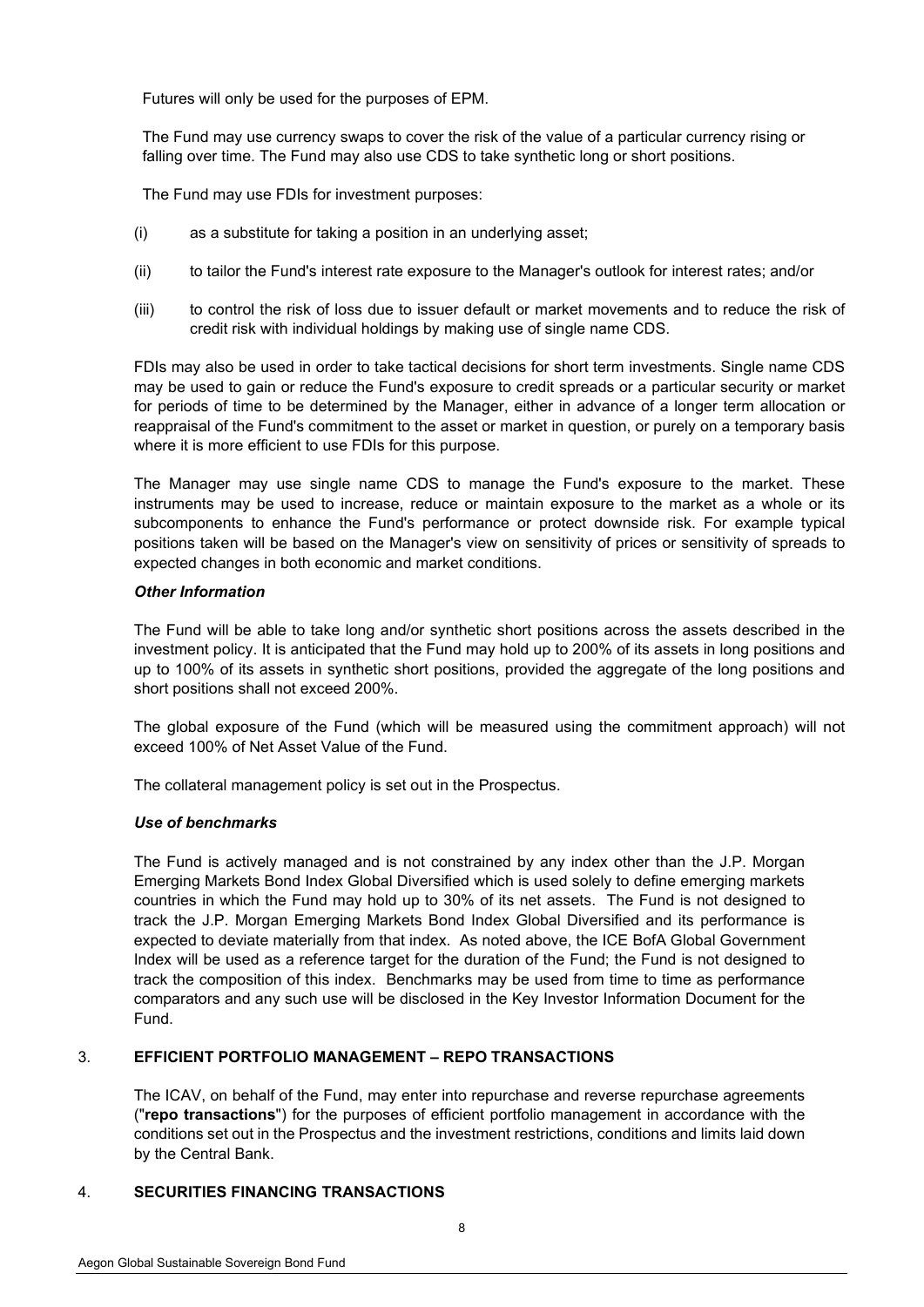The ICAV, on behalf of the Fund, may enter into repo transactions or stocklending transactions (Securities Financing Transactions) in order to meet its investment objective and to generate income for the benefit of the Fund, as described in the Prospectus. The assets that can be subject to Securities Financing Transactions are the assets described in the investment policy. It is anticipated that the expected proportion of assets under management (**AUM**) subject to Securities Financing Transactions will be less than 30% and the maximum expected proportion of net assets subject to Securities Financing Transactions shall not exceed 100% AUM. Further details in respect of Security Financing Transactions are set out in the Prospectus under the heading **"Utilisation of FDI – Securities Financing Transactions: Stocklending, Repurchase Agreements and Reverse Repurchase Agreements"**. The re-use of collateral is not permitted by the Fund.

### <span id="page-6-0"></span>5. **INVESTMENT RESTRICTIONS**

The general investment restrictions set out in the section entitled **FUNDS - Investment Restrictions** in the Prospectus shall apply to the Fund.

### <span id="page-6-1"></span>6. **MANAGER AND SUB-INVESTMENT MANAGER**

#### 6.1. Manager

The ICAV has appointed Aegon Investment Management B.V. as the management company and global distributor of the ICAV. The Manager will also provide certain investment management related services to the ICAV.

Please refer to the **MANAGEMENT OF THE ICAV** section of the Prospectus for further details.

# 6.2. Sub-Investment Manager

The Manager may, in accordance with the requirements of the Central Bank, delegate some of its duties including the discretionary investment management of the Fund to Aegon USA Investment Management, LLC, a sub-investment manager (whose fees will be discharged by the Manager and in respect of whom details are available to Shareholders on request).

# <span id="page-6-2"></span>7. **SHARE CLASS CURRENCY HEDGING**

The classes of Shares available for subscription in the Fund are listed under the heading 'Key Information for Buying and Selling' in the Supplement.

The Manager intends to hedge the currency exposure of the hedged Share classes in the Fund, in order to attempt to mitigate the effect of fluctuations in the exchange rate between the Share class currency and the Base Currency.

This section should be read in conjunction with the section entitled **Hedged and Unhedged Share Classes** in the Prospectus.

#### <span id="page-6-3"></span>8. **BORROWINGS**

In accordance with the general provisions set out in the Prospectus in the section entitled **FUNDS - Borrowing and Lending Powers** the Fund may borrow up to 10% of its net assets on a temporary basis.

# <span id="page-6-4"></span>9. **RISK FACTORS**

Investment in the Fund carries with it a degree of risk. The general risk factors set out in the section entitled **RISK FACTORS** section of the Prospectus apply to the Fund. These investment risks are not purported to be exhaustive and potential investors should review the Prospectus and this Supplement carefully and consult with their professional advisers before making a subscription request for Shares.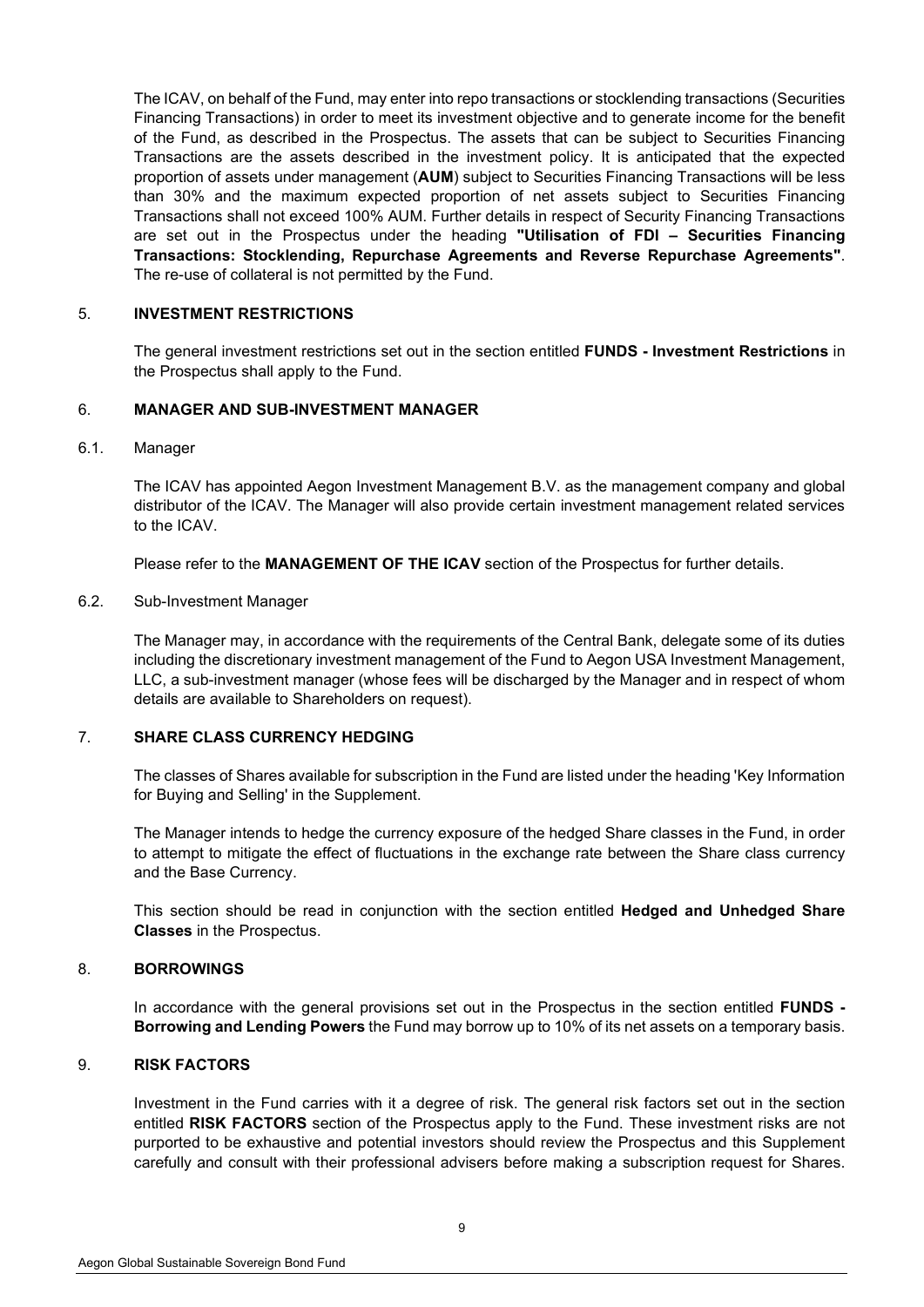The investments of the Fund will be subject to market fluctuations, currency fluctuations, custody and settlement risks, registration risk and foreign exposure risk.

### <span id="page-7-0"></span>10. **DIVIDEND POLICY**

This section should be read in conjunction with the section entitled **Dividend Policy** in the Prospectus.

#### *Income Shares*

It is the current intention of the Directors to declare dividends for the Income Share classes on a quarterly basis on the last Business Days of, January, April, July and October. Dividends shall be declared out of the accumulated revenue (consisting of all revenue accrued including interest and dividends) less any applicable expenses. The Directors currently intend to pay dividends equal to substantially all of the income arising to the Income Share classes. Any such dividend in relation to the Income Share classes will be paid out of income arising indirectly from its holdings in investments and from any other income that may accrue to the Fund. Dividends will be paid by telegraphic transfer within two months of the relevant declaration date.

The Fund will operate grouping for equalisation with respect to Income Shares. Each Class of the Fund will operate its own equalisation account. Shares purchased during a distribution period are called Group 2 Shares. Shares purchased during any previous distribution period are called Group 1 Shares. Group 2 Shares contain in their purchase price an amount called equalisation which represents a proportion of the net income of the Fund that has accrued up to the date of purchase. The amount of equalisation is averaged across all the Shareholders of Group 2 Shares and is refunded to them as part of their first distribution. It may be treated as a return of capital for tax purposes.

Each holder of Income Shares has the option to take dividends in cash or to reinvest in the relevant Fund by the allotment of additional Shares at Net Asset Value per Share provided that no Preliminary Charge will be payable on any Shares so allotted of the Fund. The Fund's default position unless specifically advised on the application form will be to reinvest dividends into the Shares of the Fund. Those Shareholders wishing to have their distribution of income automatically paid in cash should elect for such method when completing the Application Form. Payment will be made by telegraphic transfer to an account in the name of the Shareholder within 2 months of the declaration date. Distributions not claimed within six years from their due date will lapse and will revert to assets of the Fund.

#### *Accumulation Shares*

Accumulation Shares of any class may at the discretion of the Directors be issued on the basis that no dividends will be declared in respect of those Shares and that any income available for distribution will form part of the assets of the Fund and will be applied when calculating the subscription price and the repurchase price as part of the proportion of the Fund which is attributable to the holders of that class of Shares.

# <span id="page-7-1"></span>11. **PROFILE OF A TYPICAL INVESTOR**

The Fund is designed for retail and institutional investors seeking pooled exposure to the global sovereign bond market and who are comfortable with a medium level of investment risk. It is expected that the Fund will be held by investors as part of a diversified portfolio which may include other assets such as bonds, equities, property and cash. Share prices will fluctuate and may fall significantly in value. It is important to understand that the Fund should be viewed as a medium to long term investment. The Fund may not be appropriate for investors who plan to invest in the short term.

# <span id="page-7-2"></span>12. **KEY INFORMATION FOR BUYING AND SELLING**

# **Base Currency**

The Base Currency of the Fund is Euro.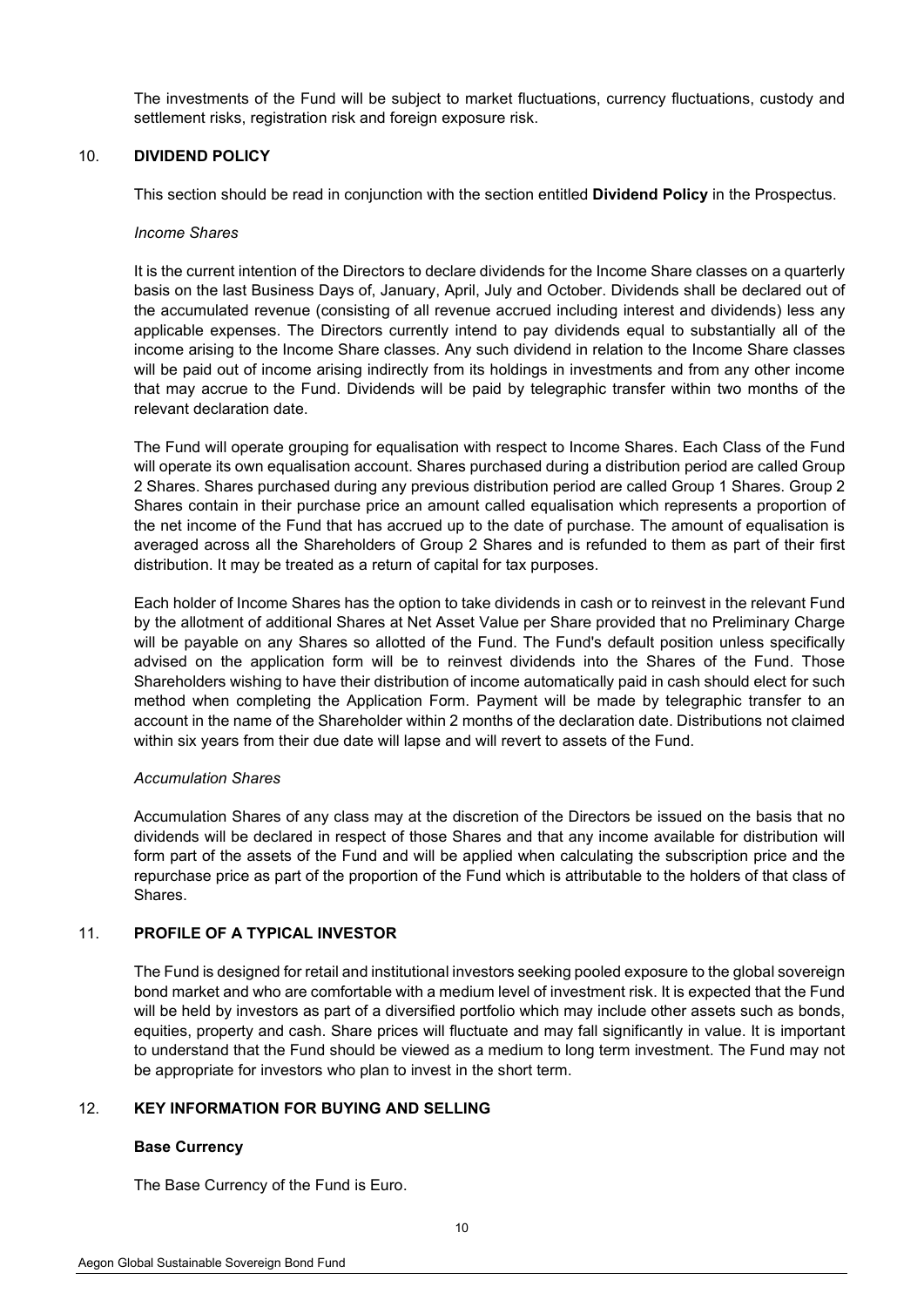# **Share Class Information**

Shares of the Fund are currently available for subscription in the following denominations:

| <b>Share Class</b>                             | Currency                                                                                                                               | <b>Dividend Policy</b>  | <b>Hedging</b>   |
|------------------------------------------------|----------------------------------------------------------------------------------------------------------------------------------------|-------------------------|------------------|
| Class A, Class B, Class I,<br>Class K, Class Z | Euro, US Dollar, Sterling*,<br>Swiss Franc*, Swedish<br>Krone*, Danish Krone*,<br>Icelandic Krone*, Japanese<br>Yen*, Norwegian Krone* | Accumulation,<br>Income | Hedged, Unhedged |

*\*Class Z Shares are not available in that currency.* 

### *Minimum Investment Levels*

| <b>Share</b><br><b>Class</b> | <b>Minimum investment limit</b>                                   | <b>Minimum</b><br>additional<br>investment<br>amount | Minimum residual holding                                          |
|------------------------------|-------------------------------------------------------------------|------------------------------------------------------|-------------------------------------------------------------------|
| Class I                      | EUR 1,000,000 (or equivalent in<br>US Dollars, where applicable)  | N/A                                                  | EUR 1,000,000 (or equivalent in<br>US Dollars, where applicable)  |
| Class K                      | EUR 20,000,000 (or equivalent<br>in US Dollars, where applicable) | N/A                                                  | EUR 20,000,000 (or equivalent in<br>US Dollars, where applicable) |

The Directors (or the Manager or its delegates on their behalf) may waive such minimum investment levels in their absolute discretion.

#### *Class A Shares*

Class A Shares are available for all type of investors. The Share class is available in certain countries, subject to the relevant regulatory approval, through specific Distributors, selected by the Manager.

# *Class B Shares*

Class B Shares are available for all type of investors. The Share class is available through specific distributors in the framework of the services they provide, where the acceptance of retrocession fees is not allowed according to regulatory requirements or based on contractual arrangements with their clients. Class B Shares are Share classes on which the ICAV will not pay distribution fees.

#### *Class I Shares*

Class I Shares are available for institutional investors. For this Share class a minimal initial investment amount applies to ensure that the investors are institutional. The possession, redemption and transfer of institutional classes of Shares is limited to institutional investors, as described in the Prospectus. As at the date of this Supplement, the following investors are classified as institutional investors: pension funds, insurance companies, credit institutions, collective investment undertakings and other professional institutions of the financial sector. Credit institutions and other professionals of the financial sector investing in their own name but on behalf of another party on the basis of a discretionary management relationship are also considered as institutional investors, even if the third party on behalf of which the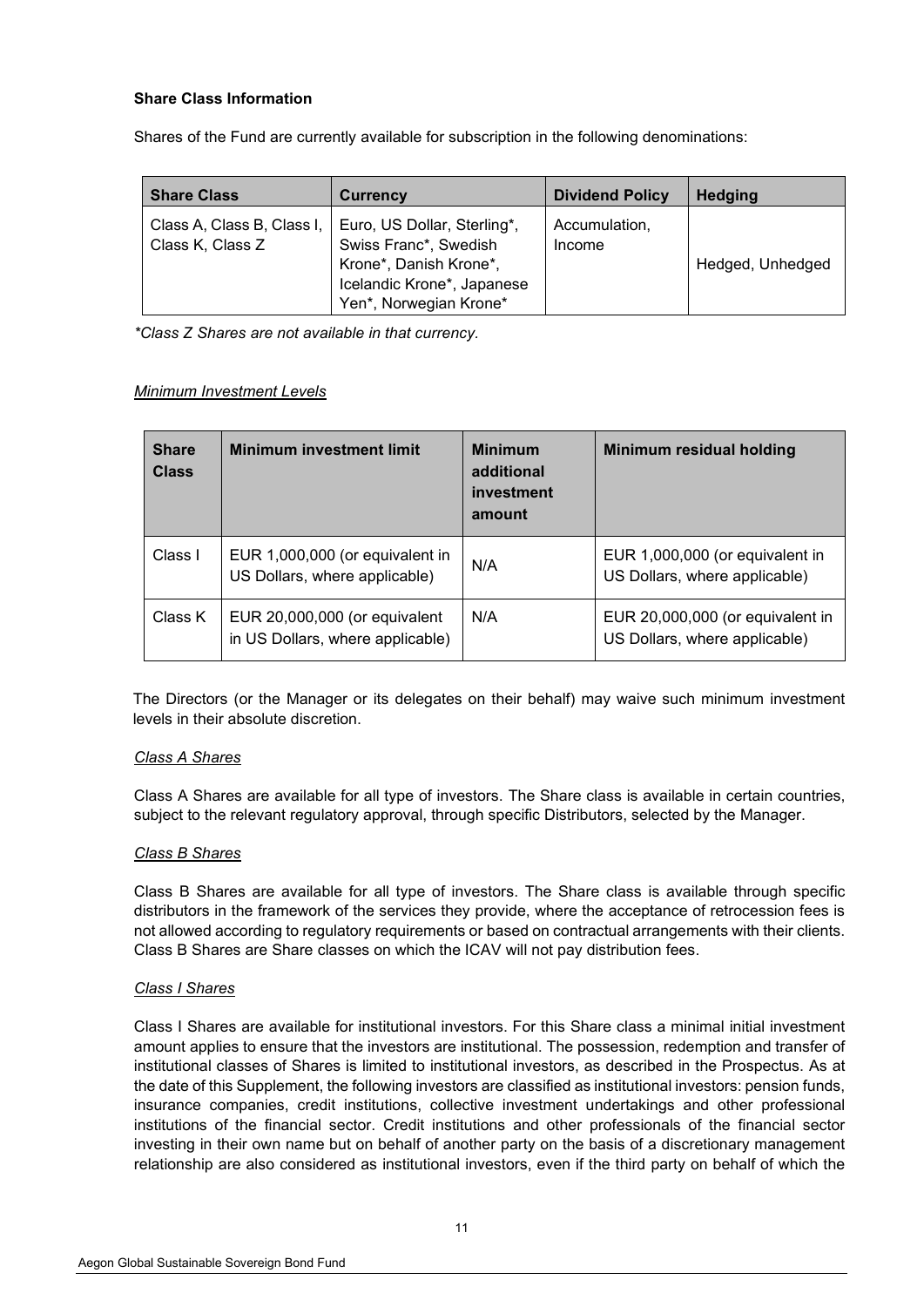investment is undertaken is not itself an institutional investor. If it appears that institutional classes of Shares are being held by retail investors, the ICAV will redeem theses Shares.

# *Class K*

Class K Shares are only available for institutional investors who have entered into a suitable agreement with the Manager. The ultimate decision whether an institutional investor qualifies for Class K Shares is at the discretion of the Directors of the ICAV. For these Share classes a minimal initial investment amount applies to ensure that the investors are institutional.

# *Class Z Shares*

Class Z Shares are only available for collective investment schemes, investment structures which are (co-)managed and/or (sub)advised by members of the Aegon group or Institutional investors that are part of the Aegon group. The ultimate decision whether an institutional investor qualifies for the Class Z Shares is at the discretion of the Directors of the ICAV.

# **Initial Offer Period**

The Initial Offer Period for each unlaunched Share class will commence at 09:00 (Irish time) on 7 March 2022 and they will continue to be available for subscription at the Initial Issue Price, as set out below, until 17:00 (Irish time) on 6 September 2022. The Initial Offer Period of each Share class may be extended or shortened as the Directors may determine and any change will be notified to the Central Bank in accordance with its requirements. After the Initial Offer Period of each Share class, Shares in each class will be available for subscription at the Net Asset Value per Share.

# **Initial Issue Price**

The Initial Issue Price per Share is:

| Euro Classes            | <b>EUR 10</b>   |
|-------------------------|-----------------|
| USD Classes             | <b>USD 10</b>   |
| Sterling Classes        | <b>STG 10</b>   |
| Swiss Franc Classes     | <b>CHF 10</b>   |
| Swedish Krone Classes   | <b>SEK 100</b>  |
| Danish Krone Classes    | <b>DKK 100</b>  |
| Icelandic Krone Classes | <b>ISK 1000</b> |
| Japanese Yen Classes    | <b>JPY 1000</b> |
| Norwegian Krone Classes | <b>NOK 100</b>  |

# **Minimum Fund Size**

The minimum size of the Fund will be EUR 50 million or such other amount as may be determined by the Directors at their discretion and notified to Shareholders. When the size of the Fund is below such amount, the Directors of the ICAV may, following consultation with the Manager, compulsorily redeem all of the Shares of the Fund in accordance with the section entitled **Mandatory Repurchases** in the Prospectus.

# **Business Day**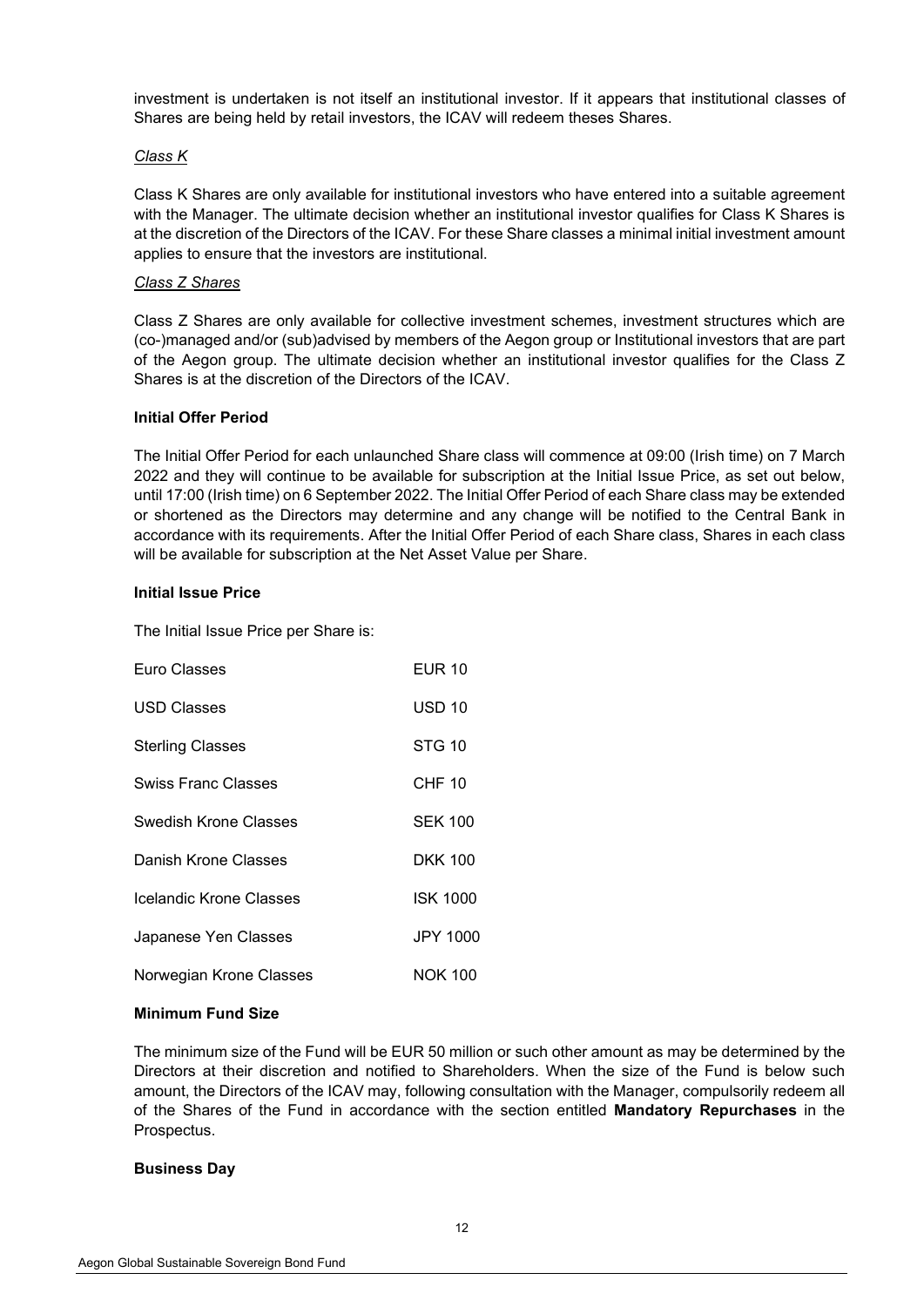Any day (except Saturday or Sunday) on which the banks or the stock exchange in both Ireland and the Netherlands are generally open for business, or such other day as the Directors may, in consultation with the Manager and with the consent of the Depositary, determine and notify to Shareholders in advance.

# **Dealing Day**

The Fund shall be open to dealing on every Business Day.

# **Dealing Deadline**

In respect of a Dealing Day, the Dealing Deadline for Subscriptions and Redemptions is defined as 13:00 (Irish time) on the relevant Dealing Day, or such other day or time as the Directors may determine in exceptional circumstances provided it is prior to the relevant Valuation Point.

# **Settlement Date**

Subscription monies must be received by and generally payment for Shares redeemed will be effected by the Second (2) Business Day falling after the Dealing Day on which the redemption request is received. However, the ICAV may, at its absolute discretion, refuse to satisfy a redemption request or make any other payment to a Shareholder or at the direction of a Shareholder if such payment would result in a breach of the guidelines in operation from time to time in relation to the detection and prevention of money laundering. Redemption proceeds will be paid in the currency of the relevant Share class.

# **Preliminary Charge**

The ICAV may levy a preliminary charge of up to 5% of the Net Asset Value per Share in connection with the subscription of Class A Shares of the Fund. The preliminary charge levied on the Class A Shares will be retained for the benefit of the Global Distributor. The Distributor may, at its sole discretion and in accordance with applicable laws and regulations, (i) share any or all of the fee with the Sub-Distributors, (ii) pay commission to financial intermediaries including but not limited to sub-distributors, intermediaries, advisers and introducing agents who refer and/or advise prospective investors out of the initial charge and/or (iii) waive the initial charge for certain prospective investors based on factors deemed appropriate by the Global Distributor. There is no preliminary charge payable on any Class other than the Class A Shares.

# **Exchange Charge**

The Directors reserve the right at their sole discretion, to impose an exchange fee of up to 1.5**%** of the total repurchase price of the Shares in respect of an exchange of Shares held in one class for Shares in another class but such fee is charged only if exchanges are in excess of 5 in a calendar year.

#### **Repurchase Charge**

A repurchase charge of up to 3% of the repurchase price may be charged at the discretion of the Manager. The Manager may waive the repurchase charge in whole or in part.

#### **Anti-Dilution Adjustment**

To preserve the value of the underlying assets and to cover dealing costs, when there are net subscriptions or redemptions, an Anti-Dilution Adjustment may be applied by the Manager at their discretion of up to a maximum of 1% of the Issue Price or the Redemption Price as appropriate. Any such adjustment shall be retained for the benefit of the Fund.

#### **Valuation Point**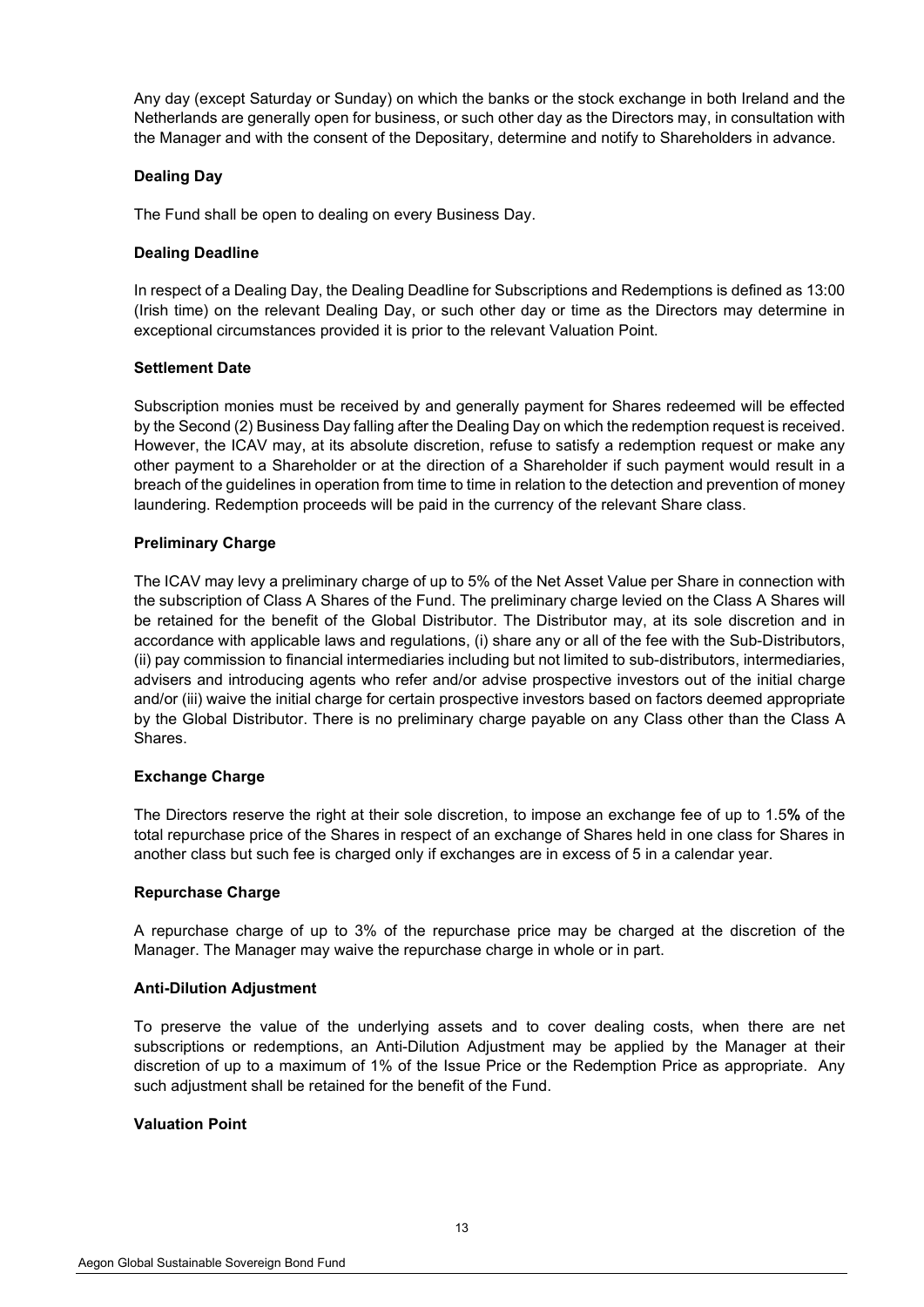The valuation point for the Fund shall be 23:00 (Irish time) on each Dealing Day. For the avoidance of doubt, the Valuation Point for a particular Dealing Day shall not be before the Dealing Deadline relevant to such Dealing Day.

# <span id="page-11-0"></span>13. **FEES AND EXPENSES**

This section should be read in conjunction with the section entitled **Fees and Expenses** in the Prospectus.

### **Management Fee**

The fee payable to the Manager will be no more than 1.5% per annum of the Net Asset Value of the Fund (plus VAT, if any).

Such fee shall be accrued daily and payable monthly in arrears. The Manager shall also be entitled to be reimbursed out of the assets of the Fund for reasonable out-of pocket expenses incurred by the Manager in the performance of its duties.

The Manager (or its delegate) may agree at its discretion to rebate a portion of the management fee with respect to certain Shareholders' investment in the Fund. Any such rebate or reduction will not entitle other Shareholders to a similar rebate.

### **Distribution Fee**

In addition to the preliminary charge that may be paid to the Global Distributor as referred to above, the fee payable to the Global Distributor for its services in the distribution of Shares of the Fund shall not exceed 1% per annum of the Net Asset Value attributable to the Class A Shares. The Global Distributor shall be responsible for the discharge of any fees due to the Sub-Distributors and may, at its sole discretion and in accordance with applicable laws and regulations, (i) pay commission to financial intermediaries including but not limited to sub-distributors, intermediaries and advisers who refer and/or advise prospective investors out of the Global Distributor's fee as set out above. Where taken, this fee shall be accrued daily and payable monthly in arrears.

#### **Service Fee**

The Fund will also incur an annual service fee of the Net Asset Value of the Fund which reflects all remaining expenses as follows:

Unless otherwise specified in the Prospectus, such fees shall be accrued daily and shall be payable monthly in arrears.

#### **(a) Administration Fee**

The fee payable to the Administrator shall not exceed 0.2% per annum (plus VAT, if any) of the net asset value of the Fund. In addition, the fee payable to the Administrator for its role as registrar and transfer agent to the Fund will not exceed 0.1% per annum (plus VAT, if any) of the net asset value of the Fund.

The Administrator shall also be entitled to be reimbursed their reasonable out-of-pocket expenses, payable out of the assets of the Fund (plus VAT, if any).

# **(b) Depositary Fee**

The fee payable to the Depositary, will not exceed 0.1% per annum (plus VAT, if any) of the net asset value of the Fund.